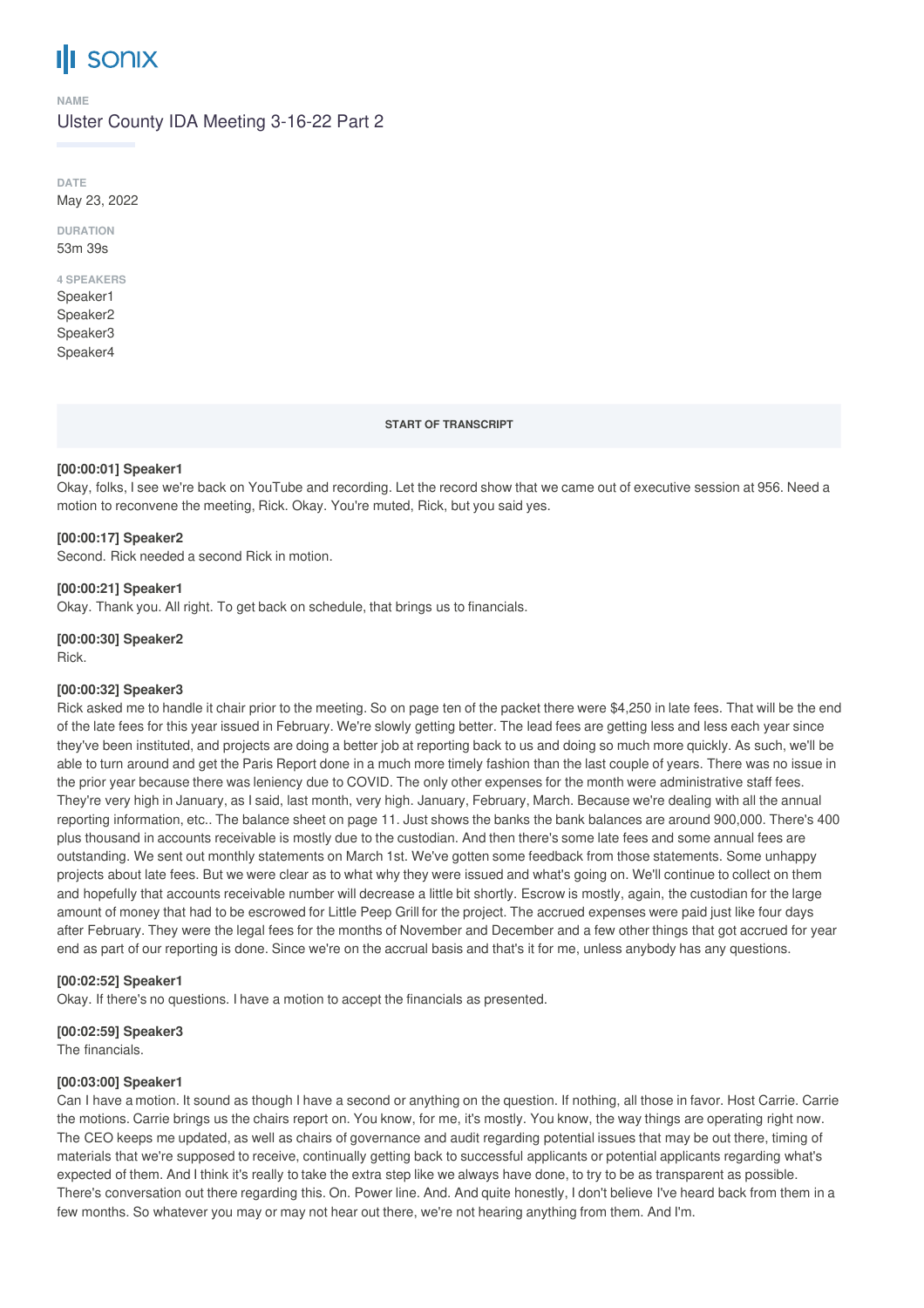#### **[00:04:20] Speaker2** Not.

#### **[00:04:22] Speaker1**

You know, they're coming to us. So. For a project that exists, that's a go. Although they may tell a different story in every other corner of the state, that we're not receptive. That's absolutely untrue. And I'd love them to prove that. Because we've been sitting here waiting since their last communique with us is as far as updating fees and taxes and whatever. And we haven't heard anything since. So it's just the the operational stuff. And I have all the all the faith in the world in the CEO and especially the chairs of the various committees here. That working hand in hand with her and. You know, nothing's getting by. So that's my report that'll bring us. Does anybody have a question? Now that brings us to the CEO's report.

#### **[00:05:25] Speaker3**

It's a little bit long. Today, guys, I think that's just going to be how this whole meeting is today. I'm sorry.

#### **[00:05:30] Speaker1**

I have a meeting at 115.

#### **[00:05:32] Speaker3**

Yeah, me too, Jimmy. 1:00. So, as you know, the open meetings law changes were only good as long as the governor has a state of emergency for COVID. So the state of emergency was only through March 16, 2022, which is clearly today. I feel like I can't imagine that being extended. Joe, correct me if you've heard Buzz otherwise, but it seems like if everything is being lifted, I'm not really sure how they would declare it, so I'll keep you posted. But as of right now, I feel like my best guess would be that we'll be back in person for our next meetings. Emily, who is on staff here, and I attended the ABO Paris Training Report on February or Paris training, sorry, on February 18th. I was a little bit disappointed in the presentation, but either way I did think it was important that we attended in case there was anything that we may have been missing in the past. But it did validate me and make me feel good about what we're doing because I didn't learn anything that we've been doing wrong. On February 28th, I and Joe Scott attended the New York State Economic Development Council's annual conference in Albany. Guest speakers included Governor Kathy Hochul and Senator Kirsten Gillibrand, who I was surprised to find myself sharing a table with before she spoke. I attended a breakout session for marketing and one for communications. Both sessions were really informative and I came away with great perspectives and ideas for our agency. Ulster County is Deputy Director of Economic Development.

#### **[00:07:07] Speaker3**

Kate Hi Decker. Although now she's the former deputy director because she's taken an opportunity somewhere else was part of a breakout session to discuss all the amazing work that the county has done using \$1,000,000 in funds from the CARES Act to aid small businesses in the county with recovery from the pandemic. We are working diligently and have been totally consumed with our year end reporting and I'm hoping to have Paris finalized by the end of this week. We also have all year end info together for the Audit and Governance Committees to review project performance for 2021. Shortly I will work with both. Sorry, someone's trying to come in. I will work with both chairs to get the meeting scheduled, which I know we were. You guys jumped the gun and we were trying to do this morning, so hopefully we'll get that done quickly. Our marketing group is meeting again tomorrow and I think that we should have some plans together for the next board meeting, so I look forward to having a good update for you then. Joe and I have been oddly inundated with a lot of old project termination confirmations this past month for any additional work caused by paperwork that was not legally necessary. The agency has collected our standard fees for this type of for the time for the work that we've had to put into it. At the risk of sounding like my life is very boring, I want to say that I'm so excited to tell you that all of the Hudson Valley ideas are finally starting an IDA peer group.

#### **[00:08:48] Speaker3**

This is something that the Chair and I have talked about the need for, and I couldn't be more thrilled that Sara Lee from Dutchess County is spearheading it. As you know, I have a lot of respect for her professionally. So right now we are working to find the best date for everyone's availability. And I will obviously keep you posted for the first meeting, which will be at Fink, Dutchess and Poughkeepsie. The goal is to collectively set the terms for the year, such as topics to be discussed, frequency of meetings, length of times and meeting locations. One of the things that I learned about already, just from the email to get the scheduled, is about a very inexpensive online scheduling tool that will help find the best availability for all meeting participants. I'm going to ask Jimmy for permission to spend the \$6.95 a month, because I think it will be a huge time saver. You all know what kind of nightmare it is to try to schedule meetings lately. So I think this will help greatly. It will be well worth a few dollars. So anyway, this I felt like this will be a timesaver and it's only one tiny difference that's already come out of working together with other people that do what we do, since it's such a unique thing. I've been in touch again with Dan Baker, who's the VP of Ulster County Assessors Association, trying to work out a meeting to get myself in front of all of them and discuss how we can more efficiently work together to make sure pilots are calculated correctly and that we're doing everything on our end to assist them with what they need.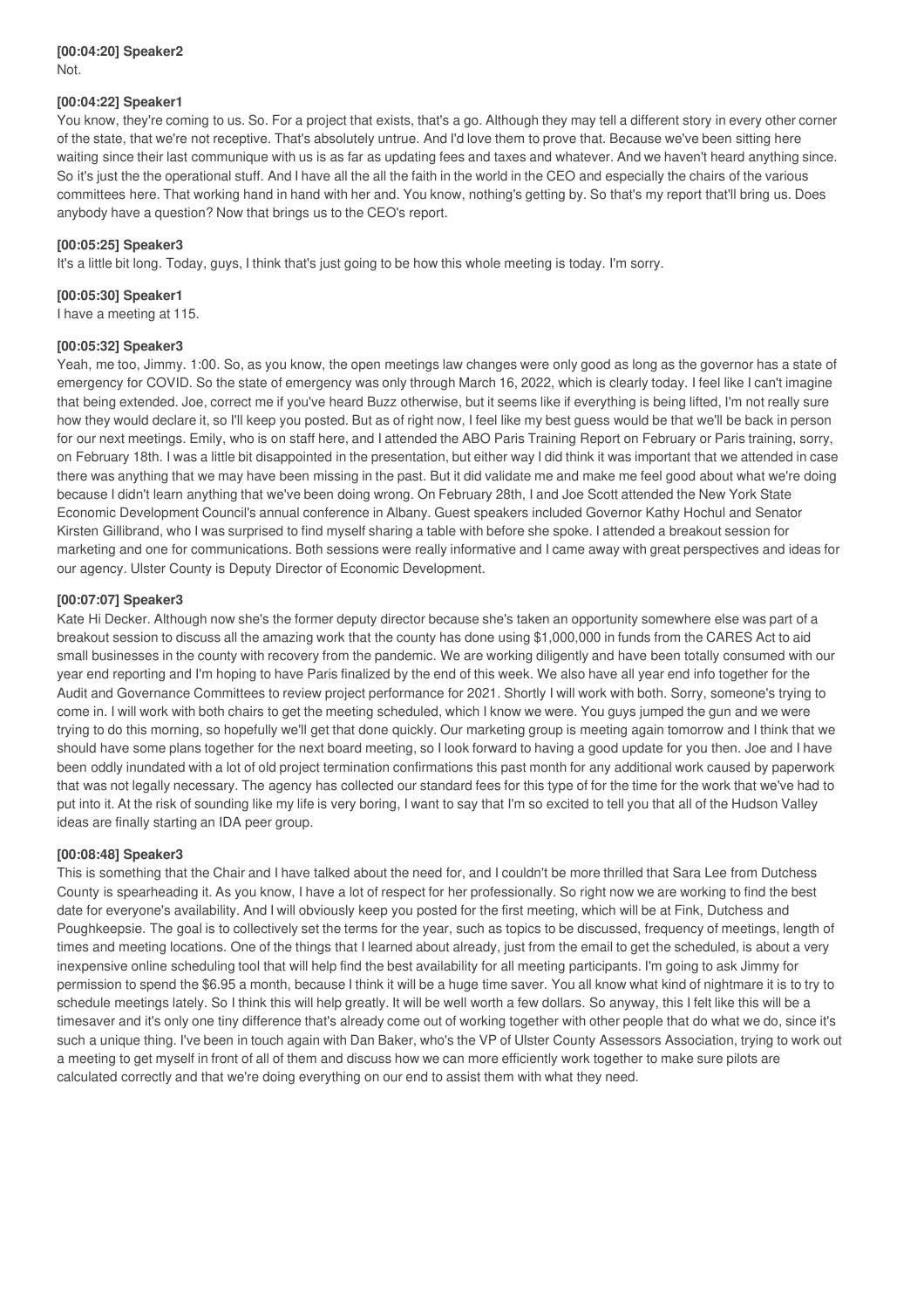#### **[00:10:20] Speaker3**

I close the savings accounts at the Bank of Greene County on March 10th. We got notices about them being dormant for too long. They've had zero balances for well over a year, so there was no need to keep them open anymore. The interest rate and the checking account, strangely, is higher than the savings account. So the money that we keep there for interest rate purposes is obviously much better off sitting in the checking account. The chair has approved me attending the Virtual Spring IDA Academy on April 12th. The Academy is typically extremely helpful and it is greatly geared. It's entirely geared towards IDA rather than overall economic development. If anyone else is interested in attending, there is no agenda out yet, but like I said, it's virtual. So let me know and I will get you signed up. The two last things here on page one. Boy Joe, it's too long. Page 12 of your packet is the hydrogen Ross engagement letter for 2022. It's part of our procurement policy. It's good practice and something we've always done to have an annual engagement letter with Joe Scott and his firm, aside from us doing the RFP every three years. So I need board approval for this contract to be signed. That it does. Well. Can somebody make a motion, please? Assuming you all are on board with signing Joe's engagement letter.

#### **[00:12:01] Speaker1**

I make a motion to sign Joe's engagement letter. Do I have a second Joe on the question?

#### **[00:12:08] Speaker4**

Just a point. Information, Chair. The letter is similar to what we've used in the past. I've updated the sum of the numbers. The hourly rates have been adjusted per normal. Given that we appear to be potentially in transition. I'll just point out, because that might be a sensitive topic if you go to package page 13, you'll see that in the third paragraph from the bottom. We have our typical language in there that we've used with the IDA in the past, which is also consistent with your policy. Obviously, we've had a long relationship with you and hope to have a continued long relationship with the board. But you do have that language in there to to, in effect, protect you in these current uncertain times.

#### **[00:13:04] Speaker1**

So it is good to know, Joe, that we can get rid of you at a moment's notice.

**[00:13:08] Speaker2** It takes 30 days, 30 days.

**[00:13:11] Speaker4** But that's still not bad.

**[00:13:14] Speaker1** It's like the sword of Damocles, Joe. Right over your head.

**[00:13:18] Speaker4** Every day. Every day.

**[00:13:20] Speaker1** All right.

**[00:13:23] Speaker2** We're in year two of the three year contract. Joe?

**[00:13:26] Speaker3** Yes.

**[00:13:27] Speaker2** Okay. Okay.

**[00:13:28] Speaker1** So we have a motion and accept and a second to execute the agreement. Although we need a roll call. Rose.

**[00:13:36] Speaker3** No.

#### **[00:13:38] Speaker1**

All those in favor. I opposed. You're back in. You're back in the prison, Joe.

#### **[00:13:48] Speaker3**

The last thing that just needs to be, I don't think like sort of approved and just made a public record would be the approval of my contract for 21 to 22. I know we've discussed that the contract was already approved. It's just that we had made some changes after the board had approved it because there was some language that I had added based on our changes to our procurement policy. Like adding that our firm code ethics, etc..

**[00:14:23] Speaker1** Your updated contract.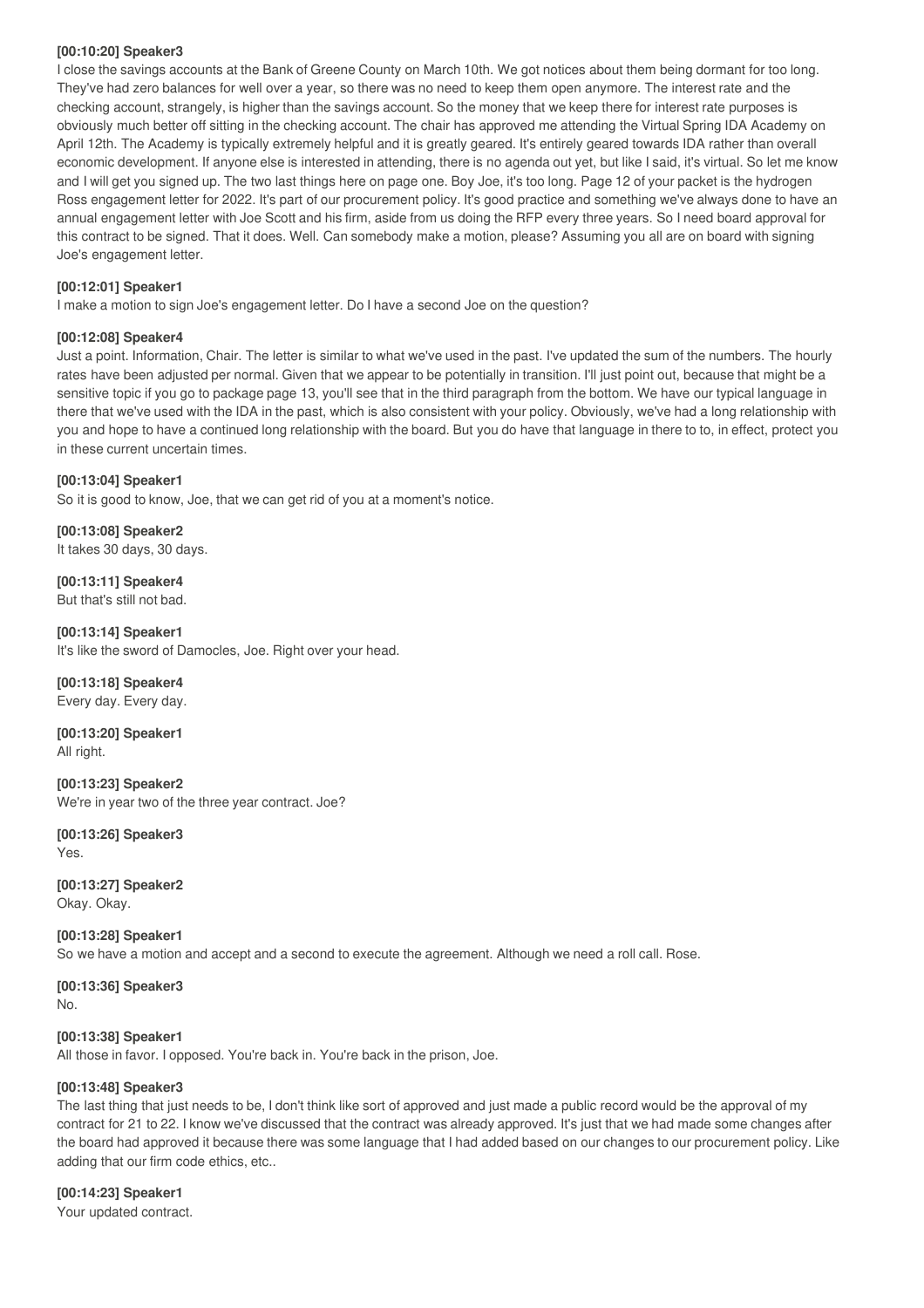**[00:14:26] Speaker3** Correct?

**[00:14:28] Speaker2** Yep.

#### **[00:14:28] Speaker1**

Yep. Everyone's aware the changes, so it's just basically a housekeeping item.

#### **[00:14:35] Speaker3** Yes, sir, it is.

**[00:14:35] Speaker1** Right. And I need a motion to execute that.

**[00:14:38] Speaker3** Motion to execute.

**[00:14:40] Speaker1**

You have a second, Orlando. All those in favor. I opposed carried. Thank you very much. Another one in the gulag. Yes. That's it for your report.

**[00:14:53] Speaker3**

That is it.

#### **[00:14:55] Speaker1**

Can I get emotional? Except the CEO's report is presented so moved. I have a motion to have a second. All those in favor.

**[00:15:04] Speaker2** I.

#### **[00:15:05] Speaker1**

Suppose carried. That brings us to audit Dr. Diane Eynon.

#### **[00:15:09] Speaker3**

Thank you, Chair. First item is construction labor monitoring report that you'll see on page 24 from Eberl. There's nothing to report. There is there's no activity workers on site and it's at this time. So that is that is basically the construction labor monitoring report. Wanted to move on to the next item, which is our 2021 audited financial statements that begin on page 25. As you all know, each year we're required to submit audited financial statements. These statements are due along with the Paris report by March 31st. So right now you see the word draft because UHY is who Rose has been working very closely with and has just done tremendous work to put this together. But as we get some other information in from the Paris Report, that will be reflected in the highlights. So the thing that's important to know, even though it says draft all the actual numbers and financials that you see in this draft will remain what they are when we submit March 31st. So we need to go through these and look at the statements and approve a few highlights that I wanted to just bring to your attention. The purpose of the audit is to make sure that everything that we've done submitted, we just have another external eyes looking at it. And so the auditors say all the numbers are solid. There's no control findings or adjustments that need to be made. One of the things that you may have noticed on page 53, it'll say significant risk identified. That was management, override of controls and in proper revenue recognition. It's important to know that these are mandated for all auditors to assume that and to look to make sure that none of that, in fact, has occurred.

#### **[00:17:13] Speaker3**

So that is just kind of a, if you will, boilerplate, but something best practices have to do. And there is nothing from the financials and anything submitted from us that indicate there was any management override of controls or improper revenue recognition. So the report is is good. Just a few highlights that I'd like to to call to your attention. Our 2021 revenues increase 250% from last year. We closed six projects. So that is somewhat reflected in the fact that we've closed these projects or expenses are actually down. So our net is we're a very good standing in terms of our net, which you'll see I don't have it right here in front of me. We have 648,000 cash on balance net right now for the IDA. So we're in good financial standing, if you will. The Kingstonian obviously was what highlight is one of our projects. The number of jobs to the region, economic growth projected will be significant. The agency's collected 713,000 plus and project fees and another 61,000 plus another various administrative fees. So the other thing that to call out is that also w had approved the use of monies for people's place in December to put out the gift cards, but it was not actually signed off on until January. And so those expenses did not come out of our account this year. That will come out of this coming year. So we just wanted to make note and understand that that's something that has been noted. I believe that's in the CRC report, so I'm confusing the two, but it's just.

#### **[00:19:22] Speaker2**

Wanted to point that out.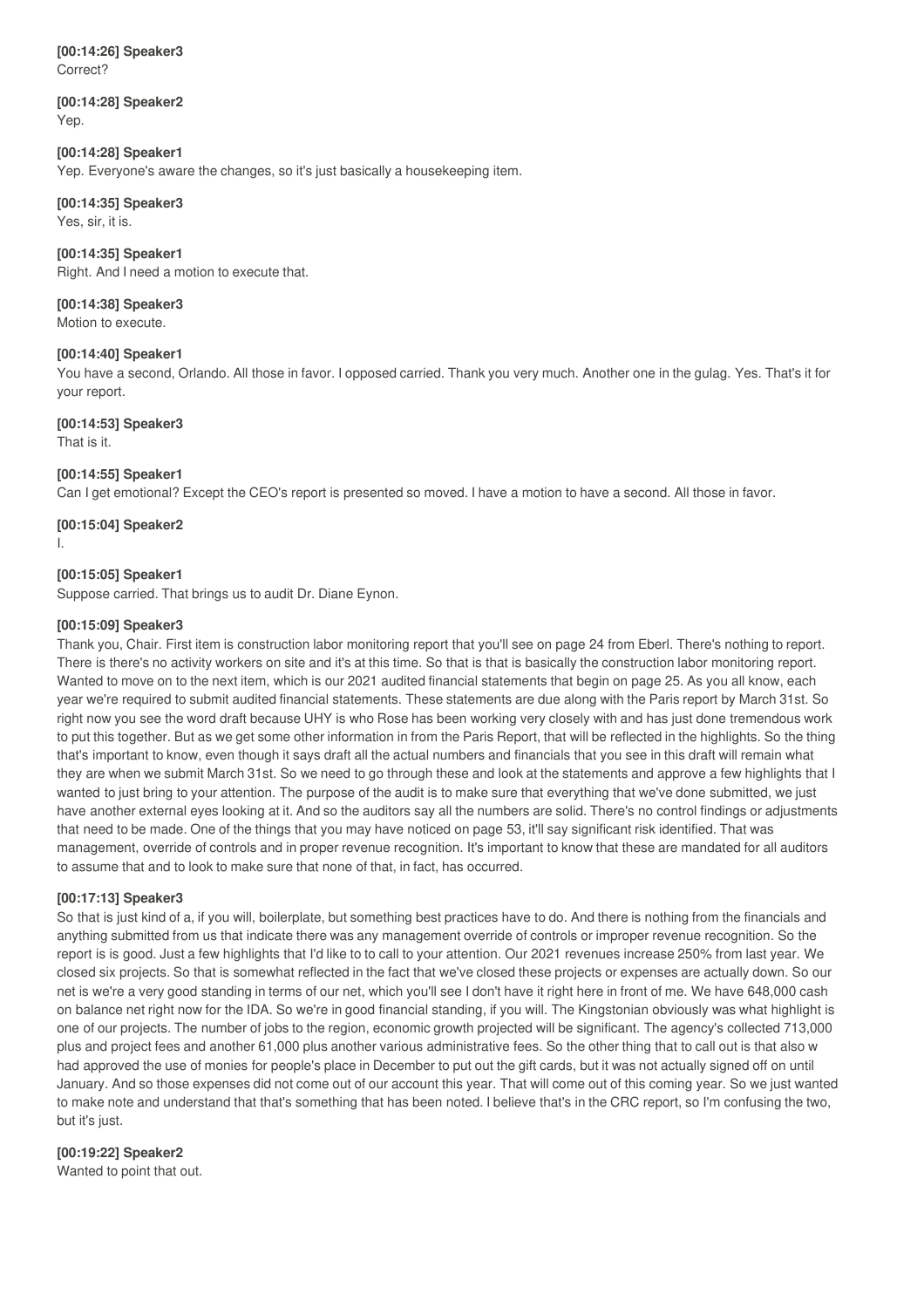#### **[00:19:23] Speaker1**

Hey, Diane, quick question. And going back to the labor construction monitoring report, did we please I could be 100% wrong. Did we have some sort of outstanding issue as in regards to responsibilities with Little Peep Grill was there something that we felt that they should be doing? Rose Maybe you can shed some light on that as well.

#### **[00:19:47] Speaker3**

That's right. Dianne do you want to take it or do you want to go ahead. Okay. So Little Peep Grill did write more information than usual in there, like email to us. It's not in the official report, it's just in the email. I did start to have a conversation with them, then realized we have the information from them, but in the email. So I sent Diane an email yesterday asking her to talk to me for a few minutes and we can just come together on exactly what we want in the report from Little Peep. So rather than them sending things like in an email, in a report that doesn't go to the board and then a third report that goes to the board. So I imagine it will be fixed by next month.

#### **[00:20:30] Speaker1**

All right. So you're fine with it right there.

**[00:20:33] Speaker3** Yes.

**[00:20:34] Speaker2** Yes.

**[00:20:35] Speaker1** Thank you.

#### **[00:20:36] Speaker3**

Yeah, sure. So they were so I'm going to go back to the audited financial statements so that they were some of the highlights. I just wanted to to call to your attention and I'm sure you've all read through the statements. So I guess, Chair, if there's any questions.

#### **[00:20:53] Speaker1**

We get emotional, accept the audit committee report as presented.

#### **[00:20:59] Speaker2**

Make that motion.

#### **[00:21:00] Speaker1**

Chair. Thank you, Mike. Thank you, Rick. Anything on the question? Anybody have a question for the chair? No. All those in favor. I opposed carried.

#### **[00:21:12] Speaker3**

I need a formal board vote on the audited financials as well, so I can put.

#### **[00:21:19] Speaker1**

That in a roll call vote.

#### **[00:21:20] Speaker3**

No, just a regular vote. Because he said for the. Was that. I'm sorry. I thought that was for the full report that you just gave, not for the audited financials. The motion was for the financials, I believe. Yeah. Okay. All right.

#### **[00:21:32] Speaker1**

And so what do we need? Do we need something right now?

#### **[00:21:36] Speaker3**

No. So I just misunderstood the motion. It's okay. All right. All right. And again, I just want to thank Rose for all the work that you put into getting these reports done. And everything will be submitted with the Paris Report by the end of the month, as we're required to to do. And chair that ends my report.

#### **[00:21:56] Speaker1**

You guys do a good job, hand in glove kind of thing.

**[00:21:59] Speaker2** All right.

**[00:22:01] Speaker1** Finance.

**[00:22:03] Speaker3** As usual. No finance report, no meeting this month.

**[00:22:08] Speaker1** Chair that brings us to governance.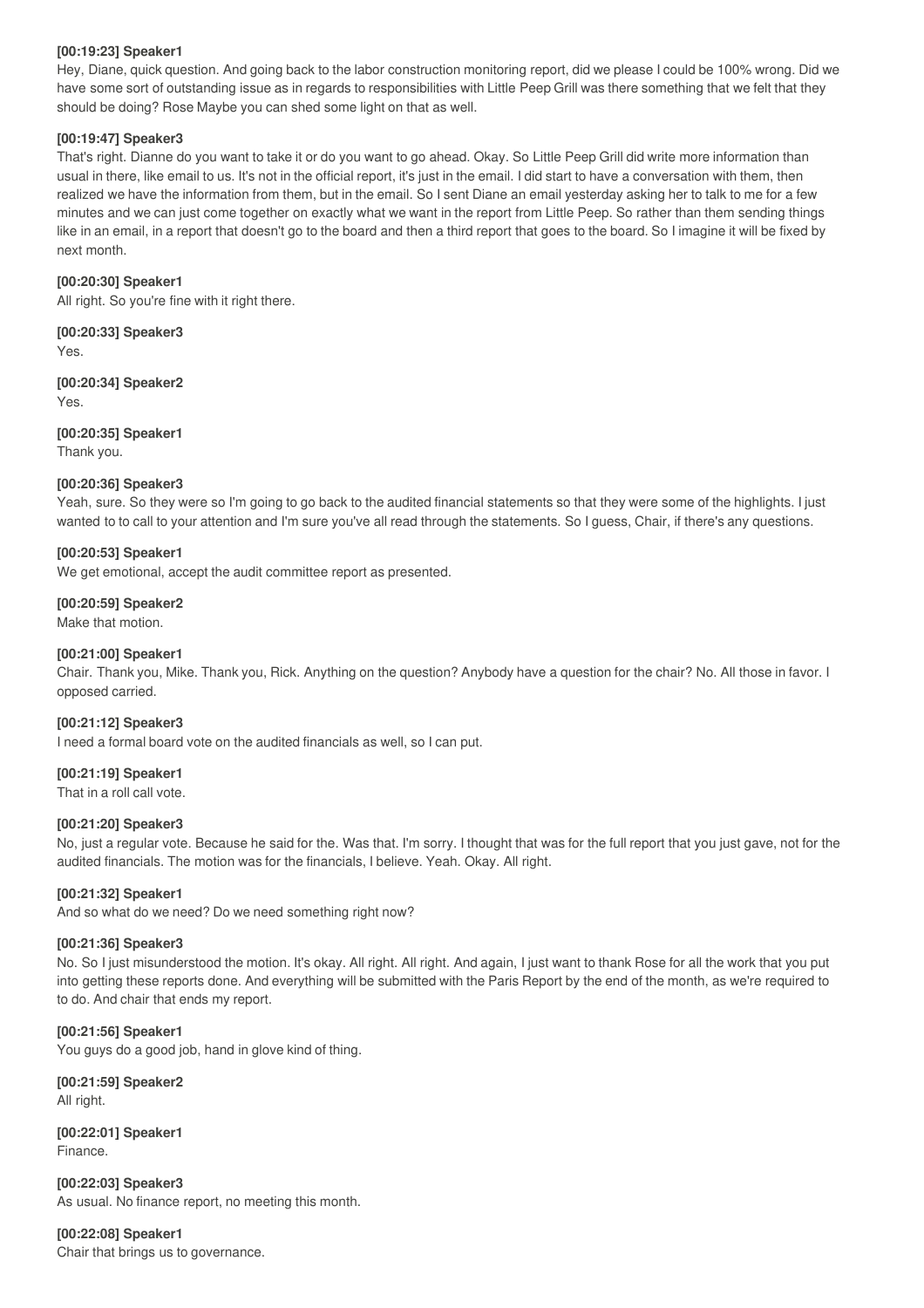#### **[00:22:13] Speaker2**

Thanks, Chair. So we have two resolutions in front of us today, resolution authorizing modifications to the agency fee schedule guidelines. That's on page 55.

#### **[00:22:26] Speaker1**

And what do they represent? Chair.

#### **[00:22:29] Speaker2**

Rosie. You want to pull that up? I can't get it on my screen. I'm having a little computer problems here, Jim.

#### **[00:22:37] Speaker3**

And so I'm going to ask Joe to explain it further so that I don't mess it up. But my brief summary is that we want to be able to create an avenue for the IDA to share some of its fees with the CRC so that the funds that come in from projects, if an excess can be used for other things besides with the IDA, is limited by Joe. Do you have anything that I should add to that?

#### **[00:23:03] Speaker4**

I'm just getting to the resolution. Sorry. No, I think that the idea is to provide a revenue source for the CRC and the suggestion I had was that we would do it through this resolution where there would be a clear outline as to why we're doing what we're doing. And and there would be an annual review of that over time.

#### **[00:23:39] Speaker3**

Rick?

#### **[00:23:41] Speaker2**

So Joe, I know we talked about that. Does it set out a specific percentage of any given fee from a client that goes to the idea and another percentage goes to the CRC or it allows flexibility. It allows flexibility at the time of the project being approved. Flexibility to determine the percentage to go to each entity at that time.

#### **[00:24:09] Speaker4**

So no, it does, it splits it 50, 50 one half of 1%. I see. If we go to schedule a.

## **[00:24:21] Speaker2**

Got it.

#### **[00:24:24] Speaker3**

Do you want it to be 5050? I mean, we can change the resolution from what is here.

#### **[00:24:33] Speaker1**

What's your standard practice right now?

**[00:24:35] Speaker2** Yeah.

### **[00:24:36] Speaker3**

We don't. We don't do anything. No money goes to the CRC.

#### **[00:24:41] Speaker1**

So what's what's the instrument then? To take money from the ID? What I'm getting at is, is I don't want to see us limit our ability to do things through the CRC. So. So if there's a mechanism involved, that's not prohibitive. Why fix it if it's not broke? But if you feel as though it's necessary, then it's necessary.

#### **[00:25:08] Speaker3**

Joe, could it be is it appropriate and legally acceptable to put something that it's at the discretion for each project? Or should we or board, should we leave it this way, as is for now, and change it if we need to? But at least this sets the tone that we're doing this right.

#### **[00:25:31] Speaker4**

By way of background, the CRC obviously collects fees. If and when we do a bond transaction through the CRC. So that's so it has that revenue source, but it's been relatively inactive for the past several years because of a lack of bond transactions through the CRC. I would I think, given that there's not I mean, what we're straddling here is the issue of the the IDA can't directly fund the CRC. There's potential legal issues there. So what we're trying to do is provide a revenue source, but at the same time provide a revenue source that's consistent with what the ACO thinks and what the Office of State Controller thinks. And by having a fixed non adjustable non discretionary schedule, but which is reviewed on an annual basis, I think that gives you flexibility, but at the same time puts you in a position where this is entirely defensible.

#### **[00:26:41] Speaker1**

Well, which is why I raised the questions because the 5050 number seems so far out of bounds to me. I mean. 75, 25, something like that. The reason being is that what's to stop someone coming and saying, well, you're essentially trying to run behind something? I mean if the CRC isn't generating that kind of revenue on its own and we're really not doing anything. And I just I think 5050 is a lot. I would be. Just as a single board member, I would think that a 3 to 1, a 7525 and then I don't know if you ever have to really address it again.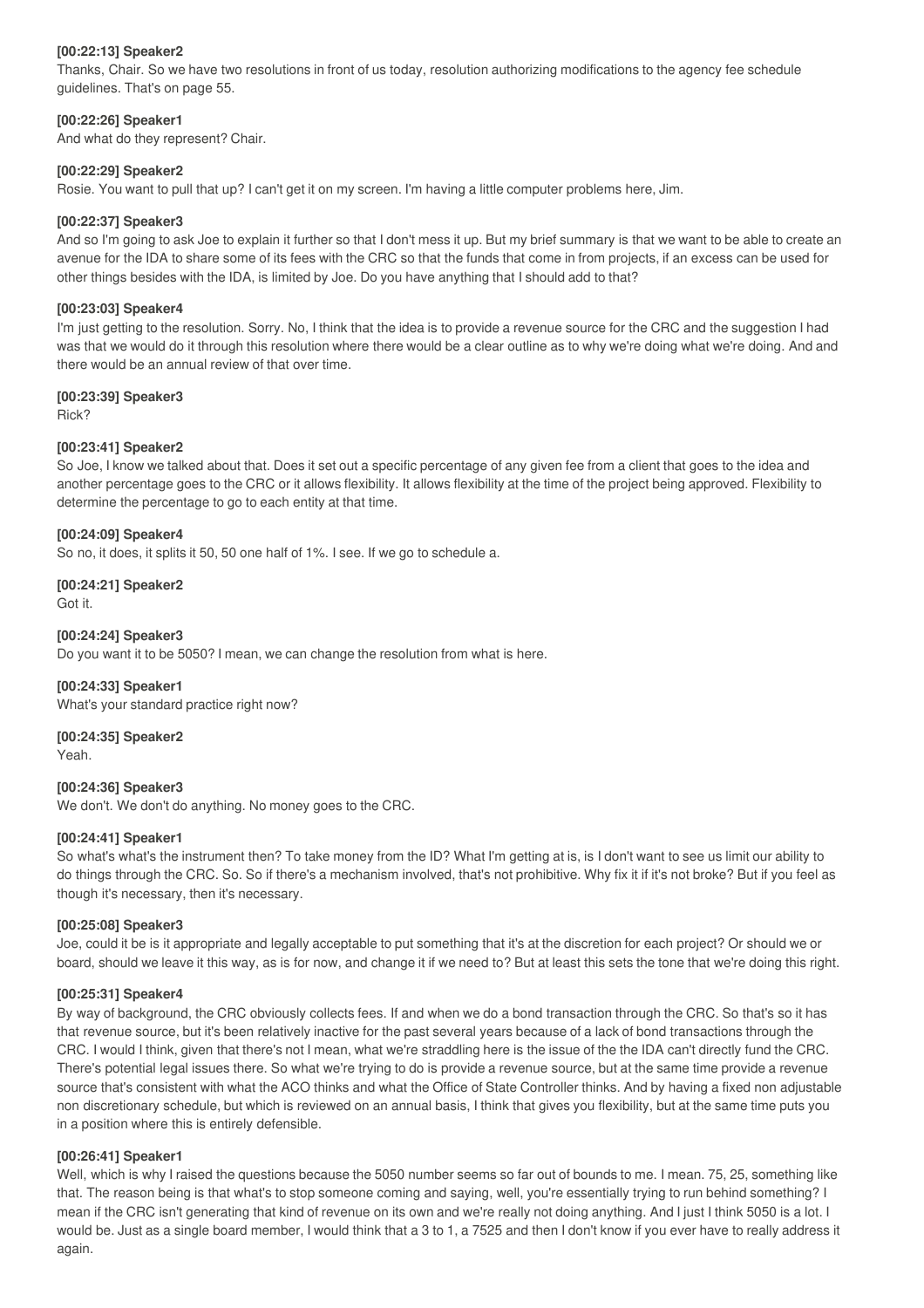#### **[00:27:26] Speaker3**

My only concern with that chair would be that the EDA is extremely limited in the ways that the money can be spent. And then we would have. Extra funds that are not needed in the idea that could be used for good purposes through the CRC.

#### **[00:27:42] Speaker1**

Have we exceeded. Have we ever been in a position where and I guess you're always playing for a rainy day. I don't know that we've run into that with this idea. I just think that 50% into the CRC is exorbitant.

#### **[00:28:01] Speaker4**

Well, if I might add to that, I mean, if the TDI project comes through the IDA and if the Ellenville project comes to the IDA, those are significant projects with significant fees. So 25, 75 might be reasonable. And maybe, maybe the way maybe our approach would be, let's, let's see how this goes. Let's use a, a 7525 approach now and then at the end of at the end of this year see what happens.

#### **[00:28:33] Speaker1**

And not to make it any more difficult than it seems it is. Is there an ability to put a caveat in there to waive the contribution to the CRC as needed? If Rose, if Rose's concern is you run out of money with the IDA. If there's more than enough in the CRC and there's no real activity and it's not been, then it's just the money is just stacking up. For what reason? I don't know.

#### **[00:29:08] Speaker3**

My concern is the other person.

**[00:29:10] Speaker1**

Pardon me?

#### **[00:29:11] Speaker3**

My concern was the other way around. So like Joe said, hypothetically, it could be a \$2 million fee that we receive. We don't need \$2 million in the IDA and we could better use it in the CRC.

#### **[00:29:25] Speaker1**

Oh, I know, but how much do we do? You'll be next. And how much do we do with the CRC that we wouldn't just be tossing it in? It doesn't matter to me. I don't think we're going broke in any way, shape or form.

#### **[00:29:39] Speaker3**

Yeah. And no grants can be given by the IDA. So if there were things that we wanted to do, it has to be done through the CRC and.

#### **[00:29:47] Speaker1**

This this board, you know, just if you, if you went backwards and did the fees that have come in and last year is it's an exception to the rule or the stuff that that's out there in the hopper. But you take a look, the numbers that have come in the fees and what the IDA would have in the CRC. Just one guy's view that. That's all. And you had a question.

#### **[00:30:12] Speaker3**

I'm just curious. So we have increased fees, but presumably you would have increased expenses related to any project. And so do we have any way to understand what our expense to program fees, what percentage? I mean, maybe that's the way to look at it. Yeah, no, I agree with you. It's my original thought on this was can we do something where it's like, first we fund the IDA for what's necessary in our budget and then fees after that be split with the CRC. That was my conservative approach, but I would then split it with the CRC a lot heavier because we've met our budgetary needs. So if we have a year that goes crazy then we don't need that money in the IDA.

#### **[00:30:56] Speaker1**

Is always a mechanism to do that or not, and that's something that future boards will have to deal with or you adjust as you go along. So, Rick.

#### **[00:31:09] Speaker2**

Why don't we just take 50? 50 doesn't strike me as a lot. And part of that was that Joe was concerned that legally, if we changed it for each project, there could be some criticism from the ABO or the state comptroller. So why don't we for the first year that we're doing this as a set amount? Why don't we go with 75, 25 and since we review it every year, if we're finding that that doesn't work, given whatever needs we have or project that we're going to have, then we can change it.

#### **[00:31:44] Speaker1**

But you're right, somebody on Facebook might get mad and say something.

#### **[00:31:52] Speaker2**

But Jimi.

#### **[00:31:53] Speaker1**

I said somebody on Facebook might get mad and say something. You know, it's not that we need that. You know, it's just perspectives. It's good dialogue. So pick a number. If you feel 5050 is good, fine if you need to adjust it, because that's what you're going to continue to do in that. That's great. Anybody else with any positions on this thing? Faye, you want to.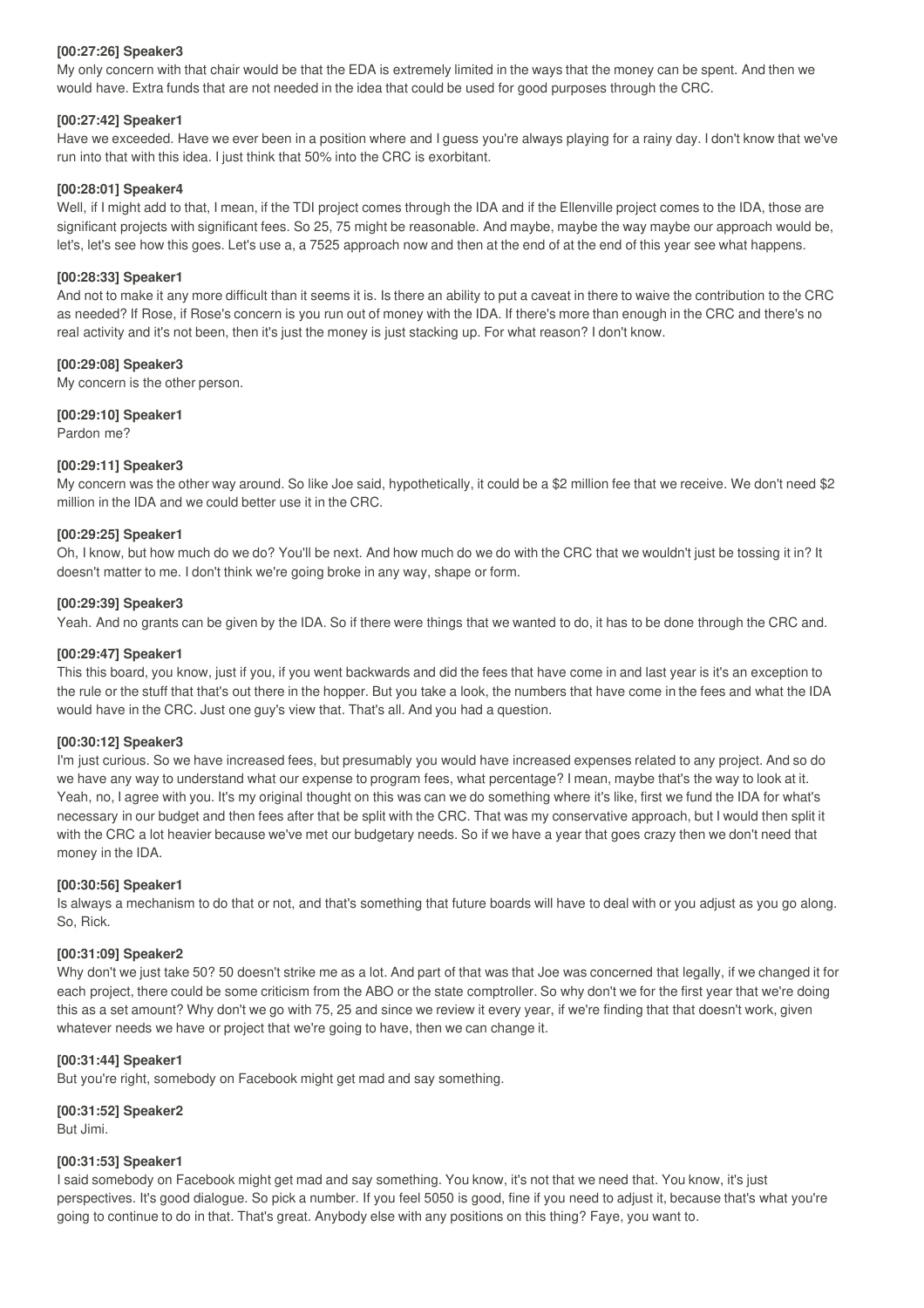#### **[00:32:14] Speaker3**

I would agree I would agree with you on this, Mark that.

#### **[00:32:23] Speaker1**

Yeah, I'm good. You know what? Listen. Just come up with a number. I don't really care. I just. I threw an opinion out there. Faye The same. Michael, Diane, Whatever.

#### **[00:32:39] Speaker2**

I'll make a motion that we change the schedule presented in Schedule A to reflect 75, 25, 75 to IDA, 25 to CRC. Okay.

#### **[00:32:50] Speaker1**

Is there a second.

#### **[00:32:51] Speaker3** On that.

**[00:32:52] Speaker1** When we get to the question? Is there a second on that? A second, Rose on a question?

#### **[00:32:58] Speaker3**

Yeah. Sorry. Are we doing this as all one motion that you're approving the resolution with that change? Yes.

**[00:33:05] Speaker2** Yes, with the amendment.

**[00:33:07] Speaker1** Are you going to have to take a roll call?

**[00:33:09] Speaker3** You know, I am.

#### **[00:33:10] Speaker1**

Okay. So you have what the motion is now. I'd like to make a motion to go into a roll call vote. Can I have a second, Michael? Second. All those in favor, I suppose. Carry. Go ahead.

**[00:33:26] Speaker2** Ross.

**[00:33:27] Speaker3** James. Malcolm?

**[00:33:28] Speaker2** Yes.

**[00:33:30] Speaker3** Diane Eynon Yes. Faye Storms, yes. Michael Hamm.

**[00:33:35] Speaker2** Yes.

**[00:33:36] Speaker3** Orlando Reese.

**[00:33:37] Speaker2** Yes.

**[00:33:39] Speaker3** Daniel Savona was absent with notice and. Richard Jones.

**[00:33:43] Speaker2** Yes.

**[00:33:44] Speaker3** Okay. Thank you.

**[00:33:46] Speaker2** Okay.

**[00:33:48] Speaker1** Go ahead.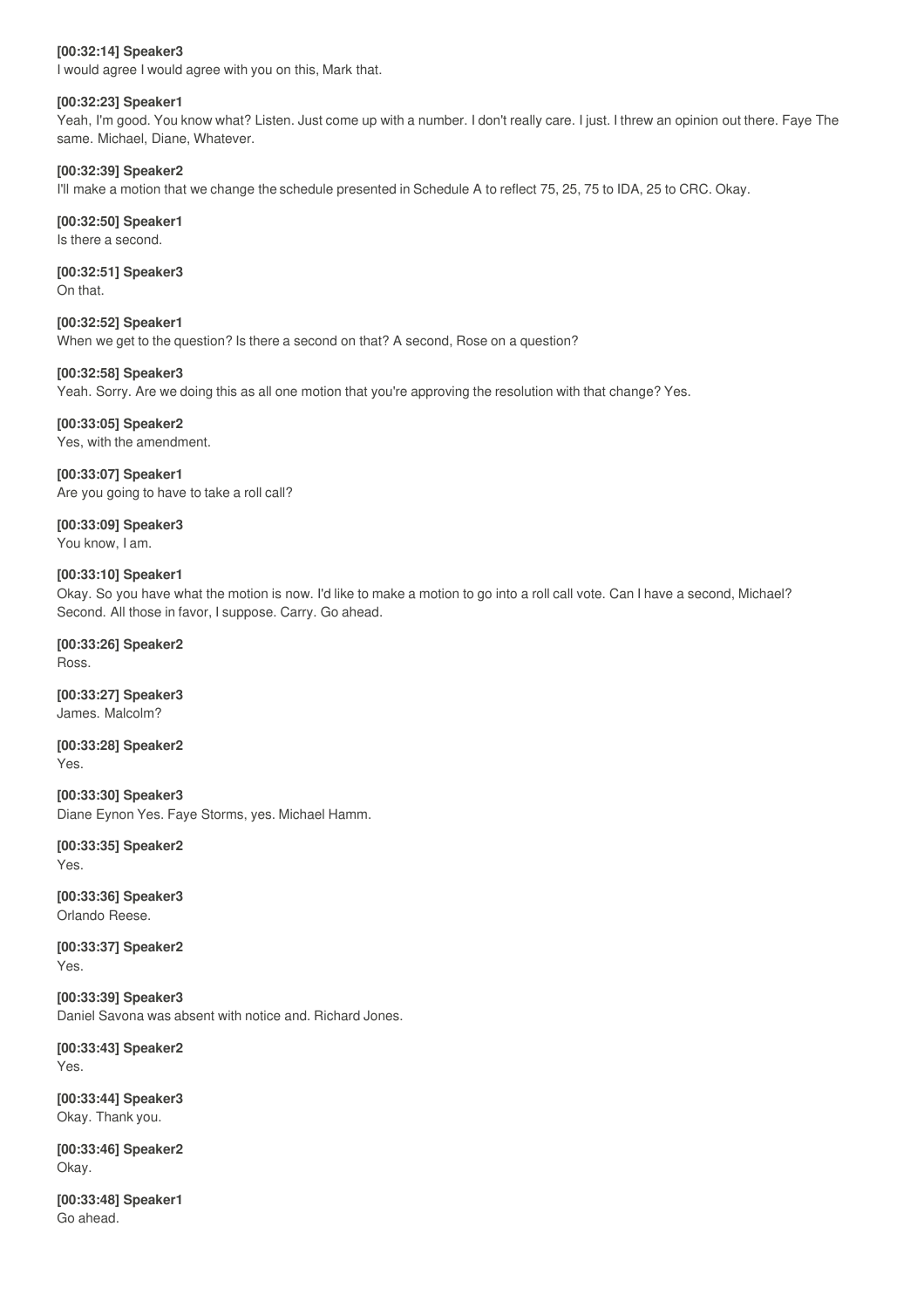#### **[00:33:50] Speaker2**

Second up for governance. We have various policy changes. You can find that on page 60. So we recommend it to the full board certain amendments to these policy, the following policies which can be found on page 63. Okay. There, the compensation policy amendment. We're renaming the policy the compensation and attendance policy. We're also adding a provision that board members are also responsible for attending at least two site visits per year. Everybody knows how important the site visits are. The second policy amendment would be the procurement policy amendments. We're going to add an NDA for all vendors. We're going to have a form approved by the our council. Joe is working on that.

#### **[00:34:37] Speaker1**

That includes second tier and third tier vendors.

#### **[00:34:40] Speaker2**

Yes, we're going to cover everyone, Jimmy. Everyone. We're going to amend section seven of the policy to change the dollar amount from 5000 and up to then 10,000. We felt as though the increase merited and everything at 5000 was just wasn't going to do it. The last amended policy would be the Labor policy. We did have an update to the UTEP with that also, so we changed the reference from one point to three points with respect to scoring of the UCI to UTEP, and that would be in the prevailing wage to local hiring clause. We talked about this for quite some time about people just checked off. We hire locally for three points. It was like an automatic given. We changed the three points to using if you're providing prevailing wage in the labor policy and the one point goes to using local labor in surrounding counties. So. Rose. Do you want to go? Do you want to go through the resolution?

#### **[00:35:48] Speaker4**

I can, if that's the sense of the word, sure.

#### **[00:35:50] Speaker1**

So you just tell your contract signed off on again or and you earn your keep your job.

#### **[00:35:55] Speaker2**

That's right. You going to make you work?

#### **[00:36:00] Speaker4**

So if you go to page 60 of the materials. The first two pages are. Language that you've seen before with respect to how we handle our policy changes. And then candidly, Section A really is a repeat of what Mr. Hamm described with respect to the proposed changes. What I'll do, I'll work with Rose to make the actual changes in the policies. The resolution authorizes those changes. And so with that, I'll open up Ernie for any comments or questions.

#### **[00:36:43] Speaker1**

If nothing, I need a motion to take a roll call vote on the resolution. Can I have a motion, Rick? Thank you. Can I have a second, Orlando? I appreciate it. Anyone on the question? All those in favor. I approve. Oppose. So let's go to the roll call vote.

#### **[00:37:01] Speaker3**

But I just thought it was a typo here on it and it's relevant to the change. I'm sorry. On the schedule a the Labor policy amendments, it says change the reference to one point to three points, but it should be to one point from three points.

**[00:37:17] Speaker2** Just to clarify.

**[00:37:19] Speaker3** Changing, right. Yeah.

**[00:37:20] Speaker1** To go back to the video, if there's a question.

**[00:37:23] Speaker3** And if just want to keep it clear for the record here. James Malcolm.

**[00:37:27] Speaker1** Yes.

**[00:37:29] Speaker3** Diane Iman Yes, they storms, yes. Michael Hamm.

**[00:37:34] Speaker2** Yes.

**[00:37:35] Speaker3** Orlando Reece.

**[00:37:36] Speaker2** Yes.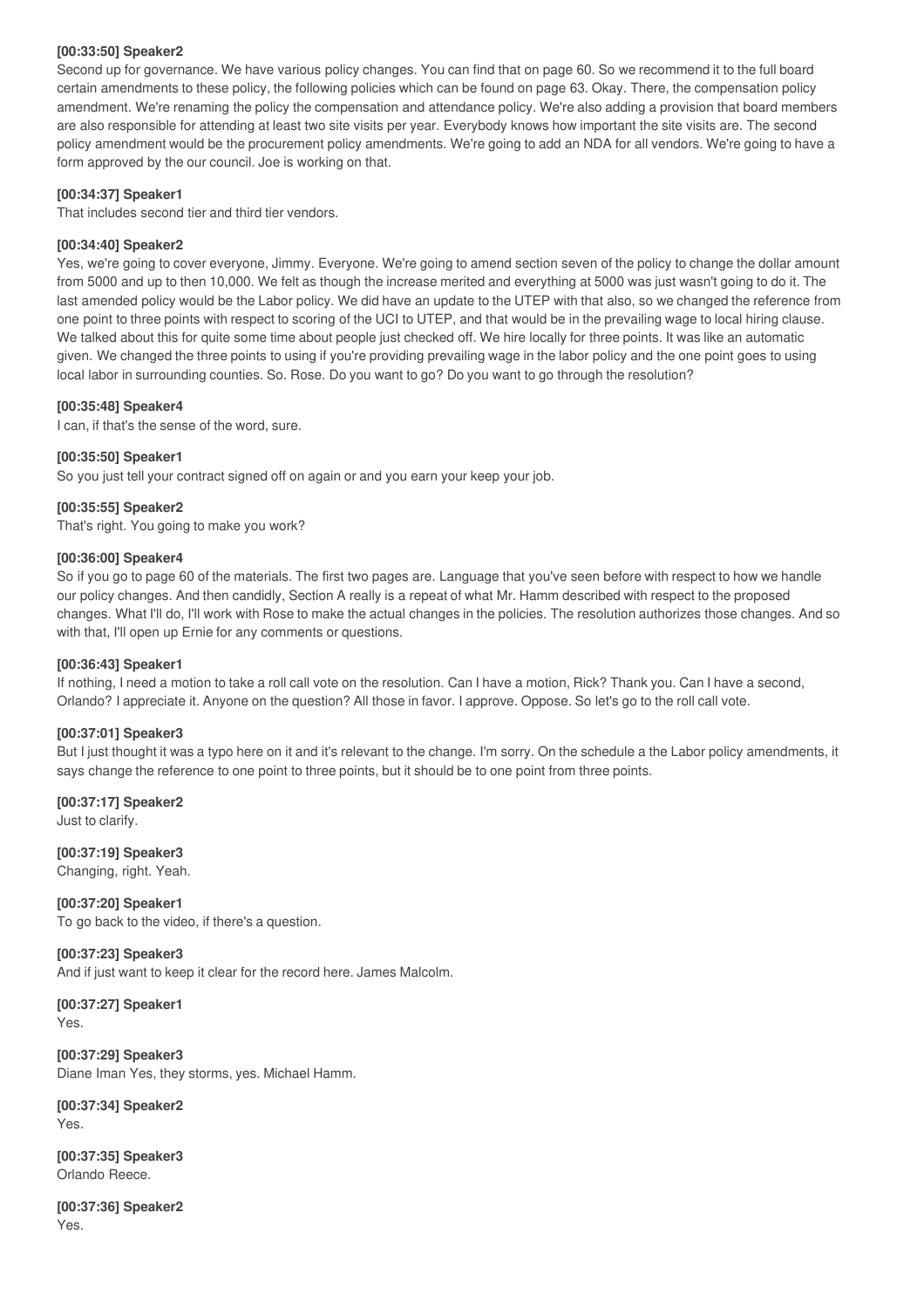#### **[00:37:37] Speaker3**

Samuel Savona is absent with notice and. Richard Jones.

**[00:37:40] Speaker2** Yes.

#### **[00:37:42] Speaker3**

Okay.

#### **[00:37:44] Speaker1**

All right. That brings us to the old business status of pending projects.

#### **[00:37:51] Speaker4**

Thank you, Chair. Both status of pending projects and pending enforcement matters. No change. I think the only thing that I need to follow up on directly is my email transmissions with Mr. Baker about the Golden Hill recapture. And I'll follow up and have a report for you at the next meeting.

#### **[00:38:09] Speaker1**

Issue with that still.

#### **[00:38:11] Speaker4**

Well, only do they want us to. It's on the tax rolls. They've sent out tax bills. So kudos to the IDA for for for terminating all that and putting it back on the tax rolls. The only issue is whether we go back and make a calculation as to what the pilot was last two years ago and what the normal taxes would have been. And I've put that to Mr. Baker.

#### **[00:38:36] Speaker1**

Good, good, good job by the chair governance and a CEO on that. Okay. Any questions for Joe on anything there? What's the matter, Rick? I see a half a smirk.

#### **[00:38:50] Speaker2**

I think.

#### **[00:38:50] Speaker1** It's something.

**[00:38:52] Speaker2**

No, that's great.

#### **[00:38:53] Speaker1**

I'm much going to miss you, Rick. All right. New business camp.

#### **[00:39:05] Speaker3**

I'm sorry. So on page 67, just to give you a quick summary here, Kingston Medical Properties is working on restructuring, and so their new company name would be K, A, G, R to Kingston LLC. Bob Murray is on the line here. I don't know if he has somebody else because someone else is joining from a phone, but Bob is the attorney for the company, so I will let him go through or whoever is representing for them, go through their application and explain to you all what they're doing.

#### **[00:39:46] Speaker2**

Thank you, Rose. And I believe. Greg, are you on? Yeah. Greg Rains is here. So, as Rose said, I'm the attorney for the company. Here are two. And Greg is one of the principals and general counsel of of the entity and the entity's parent, which is remedy medical properties, which is also the current owner of the facility. I'll let Greg explain as a business person. But at the 20,000 foot level, really, nothing's happening here other than a restructuring and sale of the facility with a refinancing of the facility. No, IDA financial assistance is being requested other than the continuance of the already existing pilot agreement which has been on the facility I think since get my deals mixed up here I think since. And Joe. 2003 maybe but there's only a few years left on the pilot so the the existing requirements are in order to permit a sale the facility and assignment of the pilot requires the consent of the agency. And thus we're here today to request the consent of the agency to permit the sale of the facility and the assignment of the existing pilot agreement to the new entity. All the operations will remain the same within the facility there is. Other than a change of ownership at the upper level, there is no contemplated or planned for change in employment levels or operations within the existing facility. And to refresh everyone's recollection, the pilot agreement is well structured because it only permits the abatement on the portions of the facility that are occupied by not for profit entities performing hospital functions as if the hospital had owned the facility outright. When there's for profit entities occupying the space on that square, footage gets pulled out of the pilot and receives no benefit. That gets trued up every year under the existing pilot agreement, where the company certifies with respect to the accuracy of for profit in not for profits in the pilot does get adjusted year to year to year based on the occupancy as so certified by it.

#### **[00:42:28] Speaker1**

I can just interrupt you for a second. Basically, we're talking about a housekeeping issue here, a changing of the name. And you're aware, I believe, that there's a fee involved in that Rose for new documents.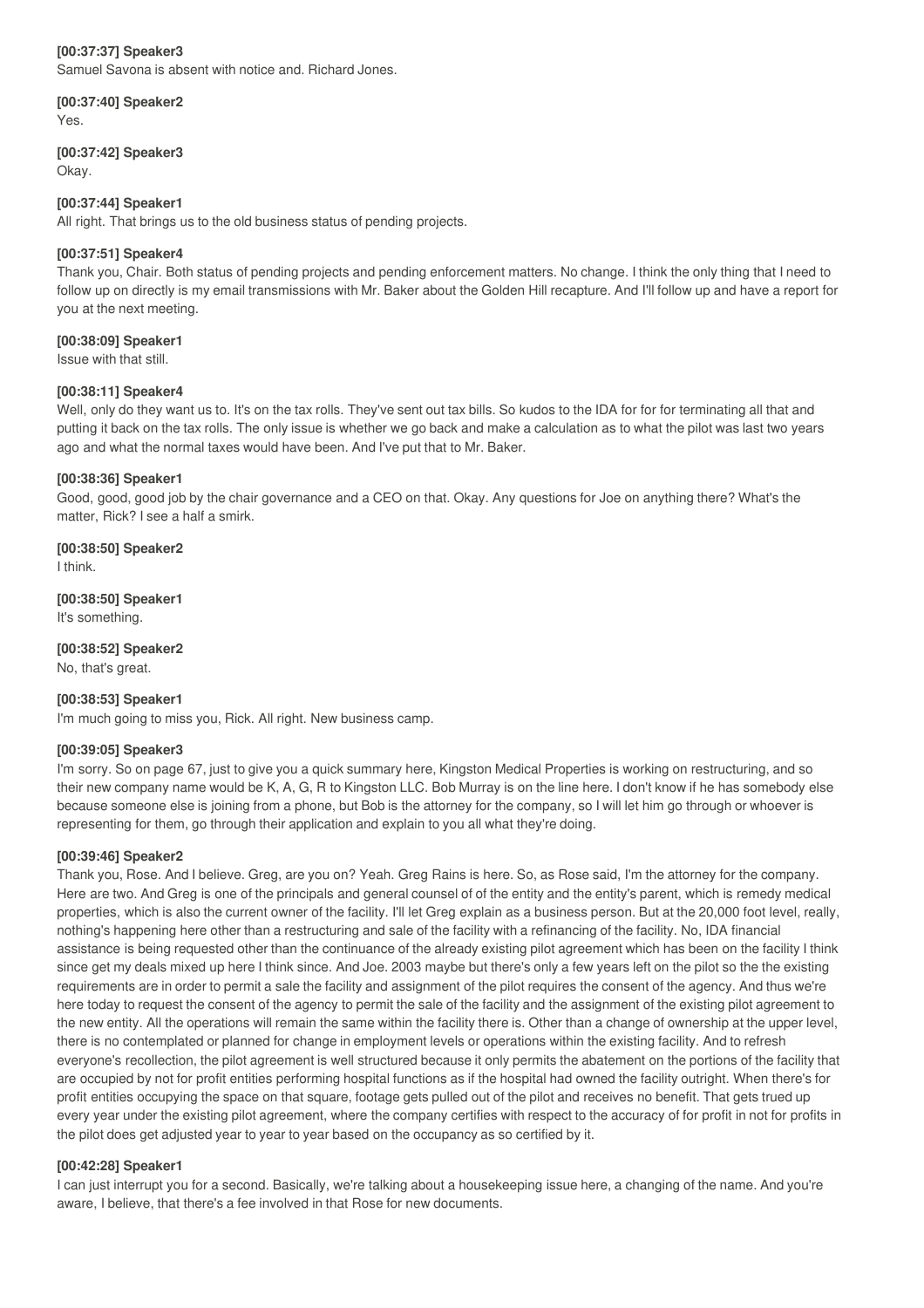#### **[00:42:41] Speaker3**

There is. And I made them aware. It's the difference between the cost of the project last time and the cost of.

#### **[00:42:46] Speaker1**

This is no world turn or whatever. I wish more of our applicants who made changes were as forthright as you folks seem to be, because most of the issues we run into are the kind of, Oh, I didn't know I had to or I didn't know this or I didn't know that. So thank you for being open and out front. It really it helps us, especially with end of the year reporting and it saves bad feelings somewhere along the line. Anything you want to address in their counsel or the CEO?

#### **[00:43:20] Speaker3**

No. You're spot on. The one thing I just want the board to make sure the board is aware that Kingston Medical Properties is 100% compliant. So they've paid their annual fees, their CPA reporting, and they've gotten us all the documentation. I want to say for the 9 million employers that they have, it's not that many at four or five, but it seems like a lot when you're going through all of the annual reporting because we have to do it five times over what we do for a normal project.

#### **[00:43:47] Speaker1**

Let's, let's I wish they would build. They're a great employer. They've created a lot of opportunities for people, which is fine. Not everybody's always well loved. I can I can tell you that. But anybody on the board have any questions for the attorney or the ownership group?

#### **[00:44:09] Speaker3**

Question I just had one question. It says, if the pilot agreement, real property tax abatement were no longer able to be provided to the project facility for the benefit of Benedictine Hospital, the applicant would not proceed with the.

#### **[00:44:22] Speaker2**

Purchase of the project facility.

**[00:44:28] Speaker3** So they're saying you're saying that you would not proceed with.

**[00:44:32] Speaker2** This.

**[00:44:33] Speaker3** Except for the benefit.

**[00:44:34] Speaker2** Of the.

**[00:44:35] Speaker3** Tax abatement. I'm just. I'm just. Clarifying.

#### **[00:44:44] Speaker2**

Perhaps I can address it. I think it's the other way around. What they're saying is that if we don't. Well, yes. If we don't agree to this transfer of ownership. Because then they would not proceed is what is what they're saying.

**[00:45:01] Speaker1**

Yeah, I think that's just typical.

**[00:45:03] Speaker2** It's just boilerplate.

**[00:45:07] Speaker1** Yeah, it's boilerplate. Good catch.

#### **[00:45:10] Speaker2**

Met with these guys and put them through the wringer for I guess three or four, three times we met with them making sure that they were compliant with the ABO reporting before we. Yeah I know.

#### **[00:45:25] Speaker3**

So to find out that's all.

#### **[00:45:28] Speaker2**

They're not doing this on their. They're not doing this on the backs of the tax inducement. The tax inducement is there's no benefit to the tax inducement or lack of benefit as a result of this. It's just a transfer of ownership. I want to make sure that the pilot goes along to the benefit of Kingston Hospital.

#### **[00:45:46] Speaker1**

No, it's good. This is the place to ask the question. Diane, did you have a question?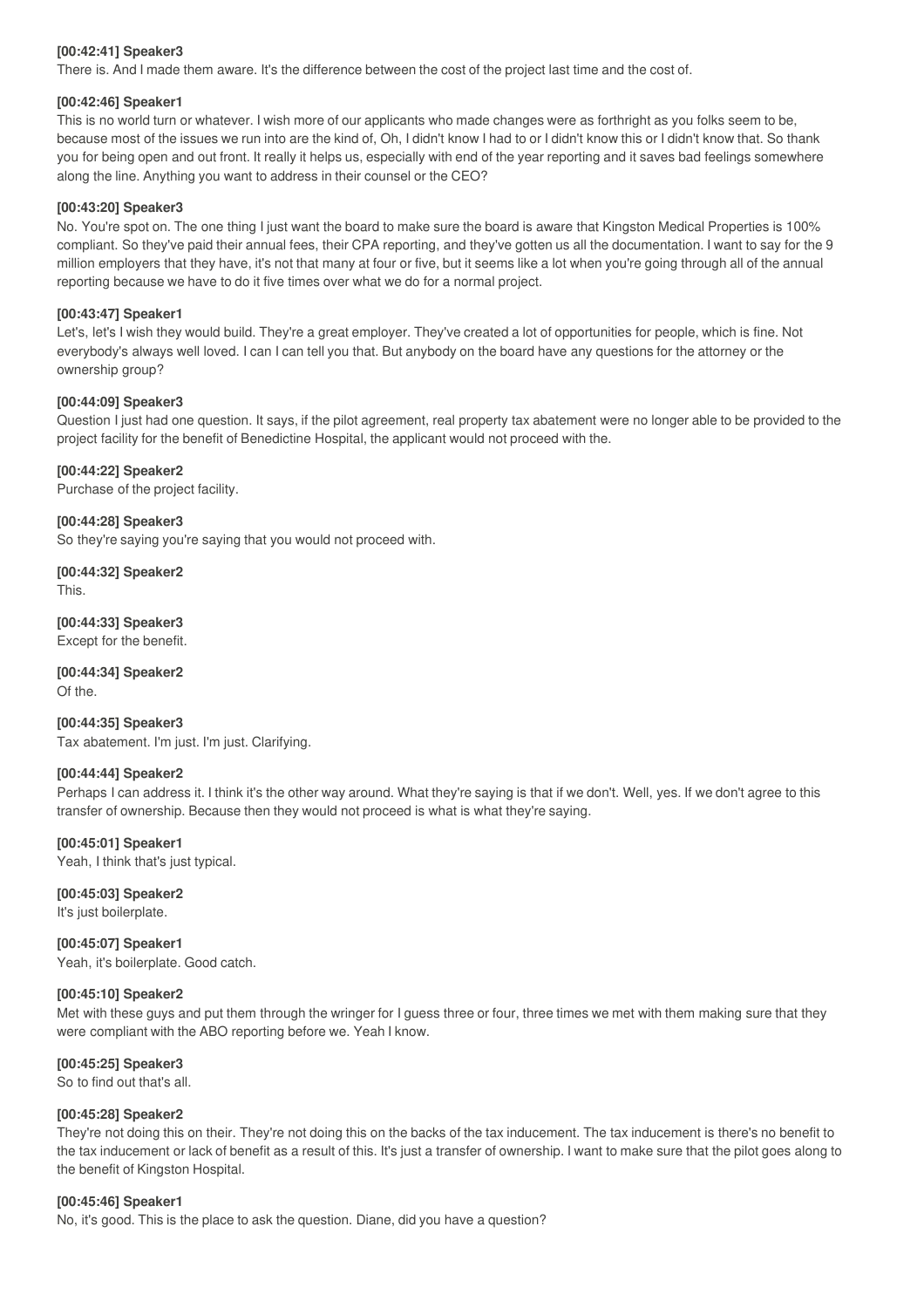#### **[00:45:50] Speaker3**

I did. Thank you. Just a question. I just want to clarify another clarifying question. When I read the application, it just I just want to be clear. Are you buying the building or you're buying the building and the business? Because the the application doesn't have a lot of information in there. So it sounds to me like it's the entire business. But the application is, though, it's the purchase of a building.

#### **[00:46:19] Speaker2**

So it is the conveyance of the facility and assignment of the existing documents.

#### **[00:46:25] Speaker1**

So you're buying the whole kit and caboodle is what you're saying.

#### **[00:46:29] Speaker3**

So should that be reflected in the application? I mean, if I'm just again, just more clarification, housekeeping, the jobs that are there, etc., etc., none of that is in this application. And reading the application to me, it looked like it was buying the building, leasing it back. But the operation and people that actually hired and folks was not part of this. So I just again, that was a little confusing to me the way the application was sent us.

#### **[00:46:58] Speaker2**

Right. So this is Greg Raines. We own the property currently, the building. And we're indicated we're conveying it into a new entity because we're doing basically a financial restructuring and none of the operations will change. We are not obviously well, we're not creating the jobs. That's all being done by the hospital. But ultimately we bear that risk. So if the jobs aren't created by the hospital, that falls on us, but we're not.

#### **[00:47:26] Speaker1**

So we're just just realize that it has to be updated. It reflect that you're on the hook for the jobs.

#### **[00:47:33] Speaker3**

Yeah. It's not reflected.

#### **[00:47:34] Speaker2**

In what we're doing. I know there's going to be a new document for the new policy of of the IDA that will obviously continue to be on the hook and continue to reaffirm the clawback arrangement that in the event that obviously the jobs aren't created, which will be come from the hospital if they're not created, were ultimately ones on the hook and responsible for the clawback.

#### **[00:47:58] Speaker3**

We verify, too, that the job numbers they've put in this application are what they should be. There they are what was agreed to before. There are no changes to employment. Okay. Thank you.

#### **[00:48:12] Speaker2**

Just for the record, page 76 of the application does talk about the transfer of the project site on page 76 and show. You now need to work with them. If we approve this, you need to work with them to revise the legal documentation.

#### **[00:48:32] Speaker4**

Right. I have drafts and the the one change in the clawback agreement is the change in 80% to a 90%. I mean, to be clear, what's going on here is they're buying the project site. A new entity is buying the project site, and they want the IDA documents to travel along with that conveyance.

#### **[00:48:51] Speaker1**

Well, they will. But anything that's been updated that in the past people were grandfathered because they had it. Now you'll have to meet the regulations that are in place now, which is why this is good to be here out front. So everything will be updated. You get a chance to review it and look at it. And I don't know what your other options are, but you go from there. Good stuff to satisfy you.

#### **[00:49:18] Speaker3**

One thing that was really important, I think, for the public to know was that they're also going to be on the hook for 90% employment rather than 80% like they were before because of the changes. And they're are aware of that.

#### **[00:49:30] Speaker1**

And like I just said, so anything any policy that's been updated, they're subject.

**[00:49:35] Speaker2** To.

**[00:49:35] Speaker3** Correct.

**[00:49:37] Speaker1** Ownership. And attorney, did we do you justice?

**[00:49:41] Speaker2** We appreciate it. Thank you, Mr. Chairman.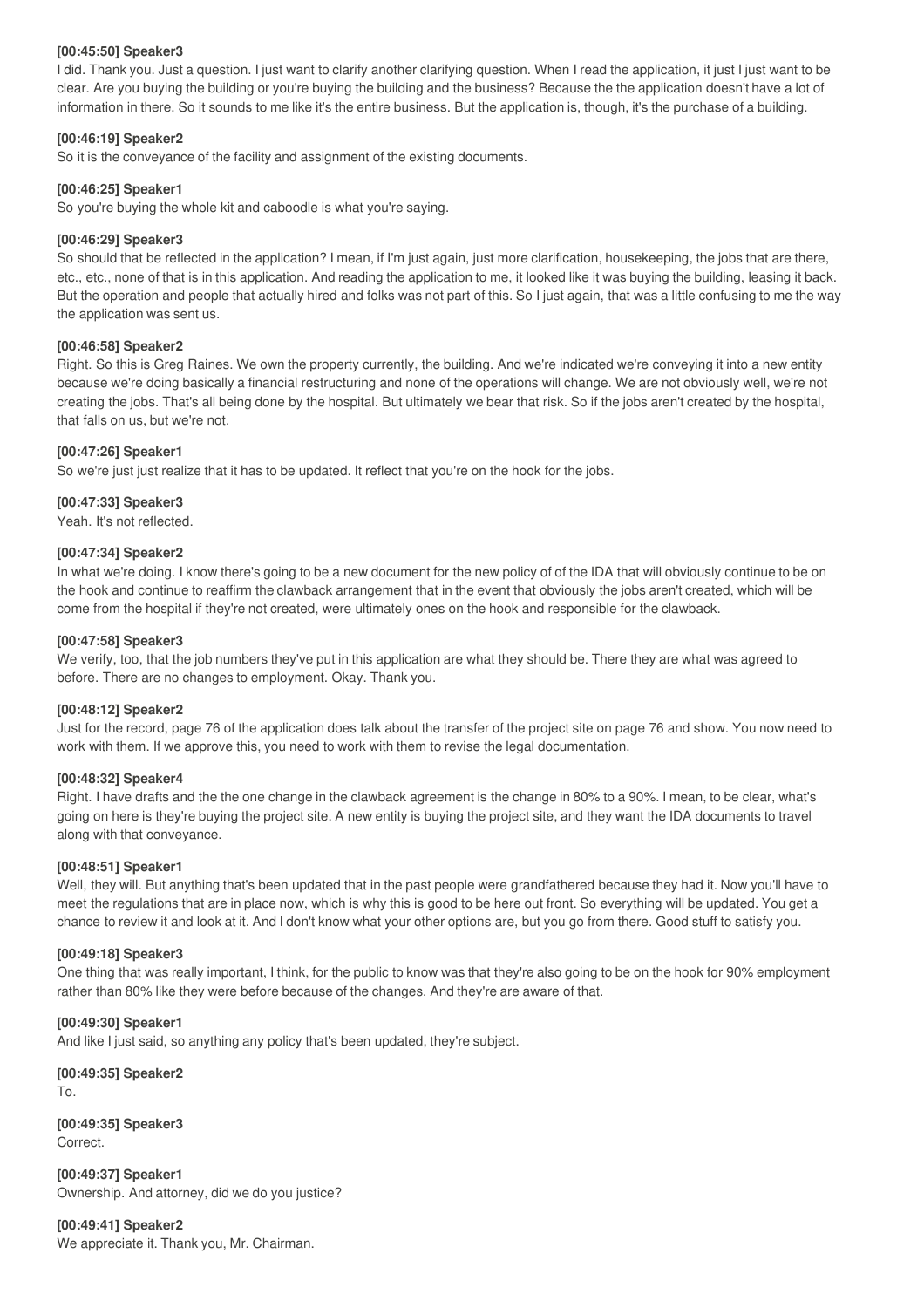#### **[00:49:44] Speaker1**

I appreciate you guys taking time this morning. And but I got to tell you, it helps in the long run. And again, thank you for being forthright and out there. So what are we going to do here, Rose? Anything?

#### **[00:49:58] Speaker3**

There's a resolution. I'm going to let Joe talk on page 106 to approve this. Joe, can you run through this for the board, please?

#### **[00:50:08] Speaker4**

We'll do. Rose. Thank you. So if you go to page 106, we we recite beginning on page 107 the prior history. We originally did this project back in 2003. It's been transferred several times and that's described in those various whereas paragraphs beginning on page at the bottom of page 108, Section one, we make some findings that there's no environmental impact here, there's no change in the project. B We're not granting any new benefits. And because we're not granting any new benefits, there's no need for for holding a public hearing in section two. We approve the assignment of the documents following satisfaction of these various conditions, which are similar to what we condition other assignment and assumption transactions, including as Rose that indicated compliance with our existing documents, compliance with annual reporting, compliance with pilot payments, etc.. So that's all outlined in section two. Section three authorizes the execution of documents. Section four authorizes any other action related to the undertaking of this. And then Section five indicates the resolution takes effect immediately. And with that, I'll open it up for any comments or questions.

#### **[00:51:39] Speaker1**

Any questions, comments? Anyone. No. We need a roll call vote. Rose.

#### **[00:51:48] Speaker3**

Yes, please.

#### **[00:51:49] Speaker1**

I make a motion to take a roll call vote on the change of ownership and reflect the updated rules and regulations of the pilot program. Do I get a second? Second. Michael. All those in favor of taking a vote signify by saying I. I. Post carried. Thank you. Please, Rose.

#### **[00:52:10] Speaker3**

Who motioned. I'm sorry. I looked down. Jimmy Okay. I thought it was you. Jimmy Thank you. James Malcolm.

**[00:52:19] Speaker1** Yes.

**[00:52:20] Speaker3** Diane Eynon. Yes. Faye Storms. Yes. Michael Hamm.

**[00:52:25] Speaker2** Yes.

**[00:52:26] Speaker3** Orlando Reese.

**[00:52:27] Speaker2** Yes.

**[00:52:28] Speaker3** Daniel Savona absent with notice and Richard Jones.

#### **[00:52:31] Speaker2** Yes.

**[00:52:32] Speaker3** Fantastic. It's been adopted.

**[00:52:35] Speaker4** Sorry. Rose, could you tell me who seconded? I misunderstood that.

**[00:52:39] Speaker3** Resolution. Yeah, I got you. James. Jimmy motioned and Mike seconded.

**[00:52:45] Speaker2** Got it. So.

**[00:52:51] Speaker1** Thank you again.

**[00:52:52] Speaker2** Great. Thank you.